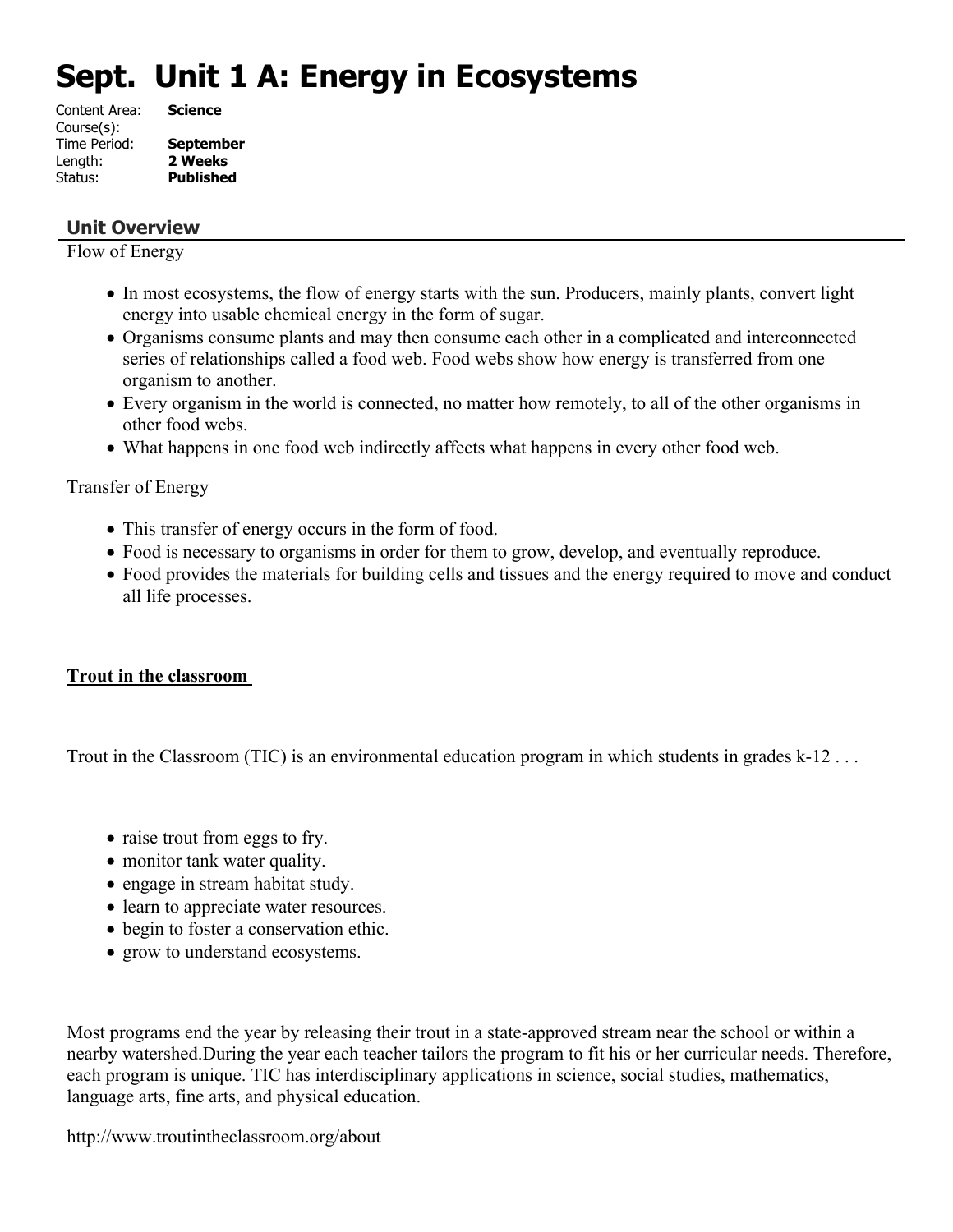**Trout in the Classroom** (TIC) is a science-based program that teaches children about the importance of coldwater conservation through a hands-on approach to learning. Through the process of raising trout from eggs provided by the [Pequest Trout Hatchery](https://www.state.nj.us/dep/fgw/pequest.htm) to fingerling size for release, students learn about the importance of clean, cold water, not only for the trout they are raising, but also for the other organisms, including people.

The TIC program is cross-curricular and can encompass many subject areas such as science, math, art, language arts, reading, technology, music and more. While the activities associated with the program are geared towards middle school aged students, schools from Kindergarten through college levels are using the same materials.

https://www.state.nj.us/dep/fgw/tic.htm

# **Enduring Understandings**

By the end of the lesson, students should be able to:

- Construct an energy pyramid.
- Organize a food web.
- Explain energy flow through a food web.
- Summarize why energy is necessary for organisms to grow and survive.

## **Essential Questions**

## **Overarching Question**

- o How and why do organisms interact with their environment, and what are the effects of these interactions?
- **Focus Question**
	- o How do matter and energy move through an ecosystem?
- **Lesson Questions**
	- o How does energy flow through ecosystems?
	- o Why is food important for organisms?
	- o How are all organisms connected to each other?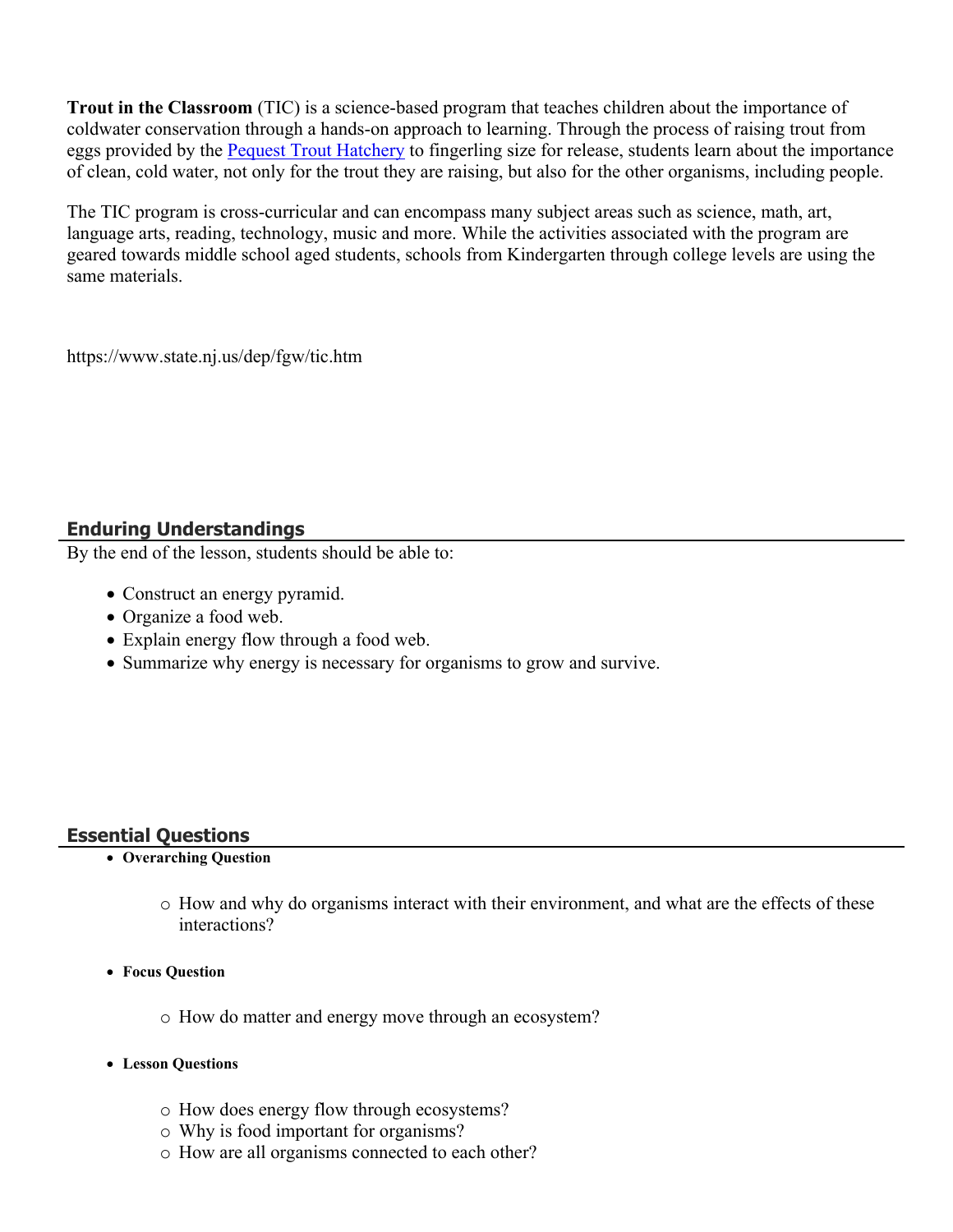- **Can You Explain?**
	- o How do organisms interact with each other and their environment in ways that move energy and matter through an ecosystem?
- 1. What are threats to biodiversity?
- 2. How can biodiversity be conserved?
- 3. How can ecosystems be restored?

# **Instructional Strategies & Learning Activities Discovery Techbook Lessons:**

• [The Five E Instructional Model](https://app.discoveryeducation.com/learn/techbook/units/f8b0240e-a0f3-49a5-81e7-d1019d3ec115/concepts/f02b1a1b-e34e-40cd-9d5b-70eb660a955e/lesson/sections/867b2db6-5ff7-4294-a6d9-21b502e1ed0d#f649771d-4453-44a4-8f3d-71969d76ffae)

Science Techbook follows the 5E instructional model. As you plan your lesson, the provided Model Lesson includes strategies for each of the 5Es.

• [Engage \(45–90 minutes\)](https://app.discoveryeducation.com/learn/techbook/units/f8b0240e-a0f3-49a5-81e7-d1019d3ec115/concepts/f02b1a1b-e34e-40cd-9d5b-70eb660a955e/lesson/sections/867b2db6-5ff7-4294-a6d9-21b502e1ed0d#a27a45f0-5847-4cc0-976a-8058683b3f3d)

Students are presented with the example of phytoplankton as primary producers in an ecosystem. Students begin to formulate ideas around the Can You Explain? (CYE) question.

• [Explore \(90 minutes\)](https://app.discoveryeducation.com/learn/techbook/units/f8b0240e-a0f3-49a5-81e7-d1019d3ec115/concepts/f02b1a1b-e34e-40cd-9d5b-70eb660a955e/lesson/sections/867b2db6-5ff7-4294-a6d9-21b502e1ed0d#8fea22ca-60f7-4d4c-b9f8-e475e8868f72)

Students investigate questions about how energy flows in ecosystems. Students complete a Hands-On Activity to understand how energy flows up from autotrophs to heterotrophs.

• [Explain \(45–90 minutes\)](https://app.discoveryeducation.com/learn/techbook/units/f8b0240e-a0f3-49a5-81e7-d1019d3ec115/concepts/f02b1a1b-e34e-40cd-9d5b-70eb660a955e/lesson/sections/867b2db6-5ff7-4294-a6d9-21b502e1ed0d#5ddf60fe-19d5-4bee-9f8e-b0a636889cc9)

Students construct scientific explanations to the CYE question by including evidence of how energy is transferred within an ecosystem.

• [Elaborate with STEM \(45–90 minutes\)](https://app.discoveryeducation.com/learn/techbook/units/f8b0240e-a0f3-49a5-81e7-d1019d3ec115/concepts/f02b1a1b-e34e-40cd-9d5b-70eb660a955e/lesson/sections/867b2db6-5ff7-4294-a6d9-21b502e1ed0d#c632c1f9-1d3c-4fc5-8f4f-24576cb5ede3)

Students apply their understanding of how energy flows in ecosystems as they learn about how an invasive species can disrupt a food web and investigate how to map out energy flows in caves and the Everglades.

• [Evaluate \(45–90 minutes\)](https://app.discoveryeducation.com/learn/techbook/units/f8b0240e-a0f3-49a5-81e7-d1019d3ec115/concepts/f02b1a1b-e34e-40cd-9d5b-70eb660a955e/lesson/sections/867b2db6-5ff7-4294-a6d9-21b502e1ed0d#e2d05bea-4375-4e13-9cdb-754746aa1f31)

Students are evaluated on the state science standards, as well as Standards in ELA/Literacy and Standards in Math standards, using Board Builder and the provided concept summative assessments.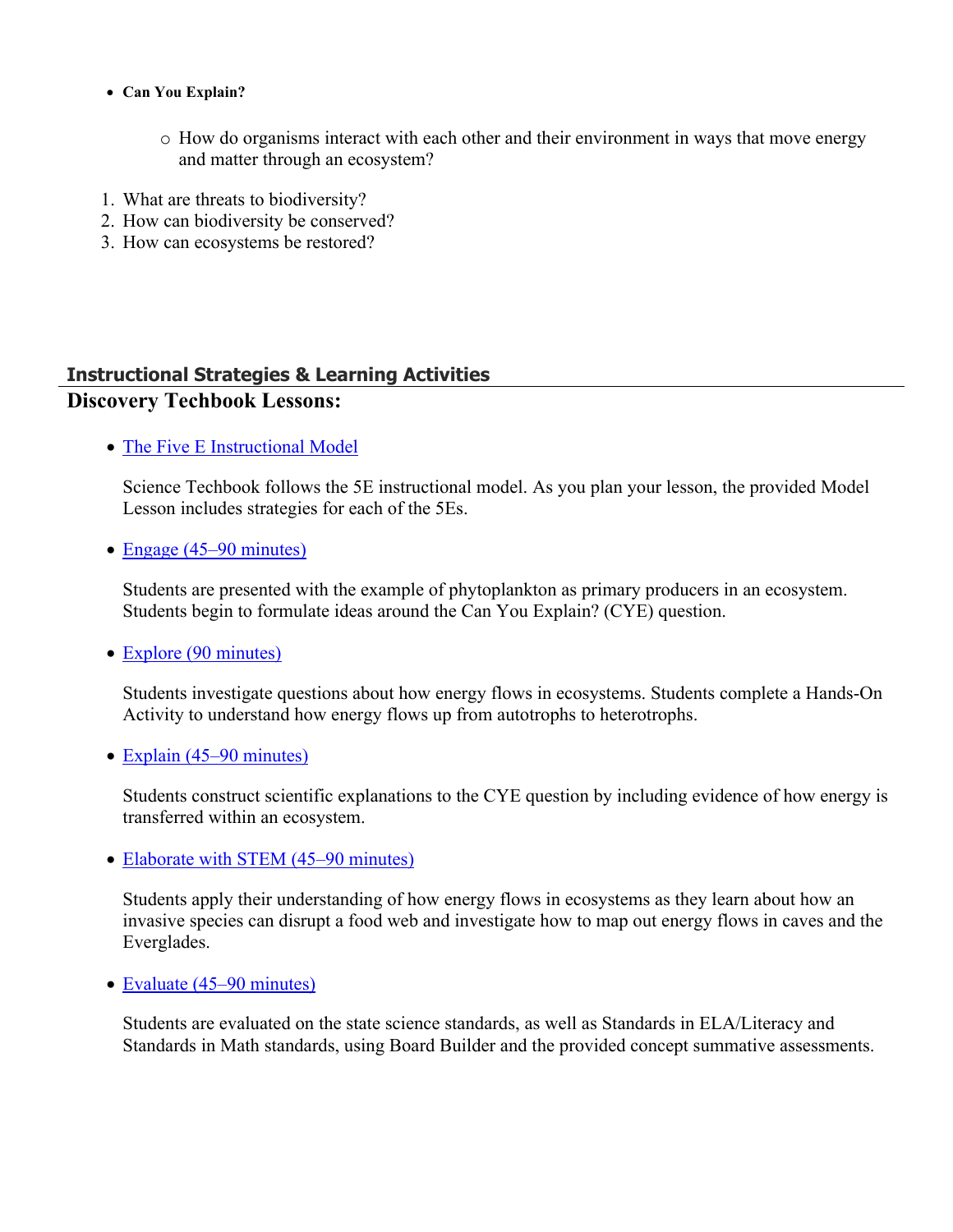# **Integration of Career Exploration, Life Literacies and Key Skills**

| <b>CRP.K-12.CRP2</b> | Apply appropriate academic and technical skills.                                                                                                                                                                                                                                 |
|----------------------|----------------------------------------------------------------------------------------------------------------------------------------------------------------------------------------------------------------------------------------------------------------------------------|
| TECH.9.4.8.IML.7     | Use information from a variety of sources, contexts, disciplines, and cultures for a specific<br>purpose (e.g., 1.2.8.C2a, 1.4.8.CR2a, 2.1.8.CHSS/IV.8.AI.1, W.5.8, 6.1.8.GeoSV.3.a,<br>6.1.8. Civics DP.4.b, 7.1. NH. IPRET.8).                                                 |
| TECH.9.4.8.CI.4      | Explore the role of creativity and innovation in career pathways and industries.                                                                                                                                                                                                 |
| <b>CRP.K-12.CRP5</b> | Consider the environmental, social and economic impacts of decisions.                                                                                                                                                                                                            |
| <b>CRP.K-12.CRP4</b> | Communicate clearly and effectively and with reason.                                                                                                                                                                                                                             |
|                      | An individual's strengths, lifestyle goals, choices, and interests affect employment and<br>income.                                                                                                                                                                              |
| TECH.9.4.8.CT.1      | Evaluate diverse solutions proposed by a variety of individuals, organizations, and/or<br>agencies to a local or global problem, such as climate change, and use critical thinking<br>skills to predict which one(s) are likely to be effective (e.g., MS-ETS1-2).               |
|                      | Gathering and evaluating knowledge and information from a variety of sources, including<br>global perspectives, fosters creativity and innovative thinking.                                                                                                                      |
| CRP.K-12.CRP11       | Use technology to enhance productivity.                                                                                                                                                                                                                                          |
| <b>CRP.K-12.CRP9</b> | Model integrity, ethical leadership and effective management.                                                                                                                                                                                                                    |
| <b>CRP.K-12.CRP8</b> | Utilize critical thinking to make sense of problems and persevere in solving them.                                                                                                                                                                                               |
| CRP.K-12.CRP7        | Employ valid and reliable research strategies.                                                                                                                                                                                                                                   |
|                      | Some digital tools are appropriate for gathering, organizing, analyzing, and presenting<br>information, while other types of digital tools are appropriate for creating text,<br>visualizations, models, and communicating with others.                                          |
| TECH.9.4.8.CT.2      | Develop multiple solutions to a problem and evaluate short- and long-term effects to<br>determine the most plausible option (e.g., MS-ETS1-4, 6.1.8.CivicsDP.1).                                                                                                                 |
| TECH.9.4.8.CT.3      | Compare past problem-solving solutions to local, national, or global issues and analyze the<br>factors that led to a positive or negative outcome.                                                                                                                               |
| TECH.9.4.8.CI.3      | Examine challenges that may exist in the adoption of new ideas (e.g., 2.1.8.SSH,<br>6.1.8. Civics PD. 2).                                                                                                                                                                        |
|                      | An essential aspect of problem solving is being able to self-reflect on why possible<br>solutions for solving problems were or were not successful.                                                                                                                              |
| TECH.9.4.8.Cl.1      | Assess data gathered on varying perspectives on causes of climate change (e.g., cross-<br>cultural, gender-specific, generational), and determine how the data can best be used to<br>design multiple potential solutions (e.g., RI.7.9, 6.SP.B.5, 7.1.NH.IPERS.6, 8.2.8.ETW.4). |
| CRP.K-12.CRP1        | Act as a responsible and contributing citizen and employee.                                                                                                                                                                                                                      |
| <b>CRP.K-12.CRP6</b> | Demonstrate creativity and innovation.                                                                                                                                                                                                                                           |
| CRP.K-12.CRP12       | Work productively in teams while using cultural global competence.                                                                                                                                                                                                               |

# **Interdisciplinary Connections**

| LA.WHST.6-8.1 | Write arguments focused on discipline-specific content.                                |
|---------------|----------------------------------------------------------------------------------------|
| LA.WHST.6-8.9 | Draw evidence from informational texts to support analysis, reflection, and research.  |
| TECH.8.1.8.B  | Creativity and Innovation: Students demonstrate creative thinking, construct knowledge |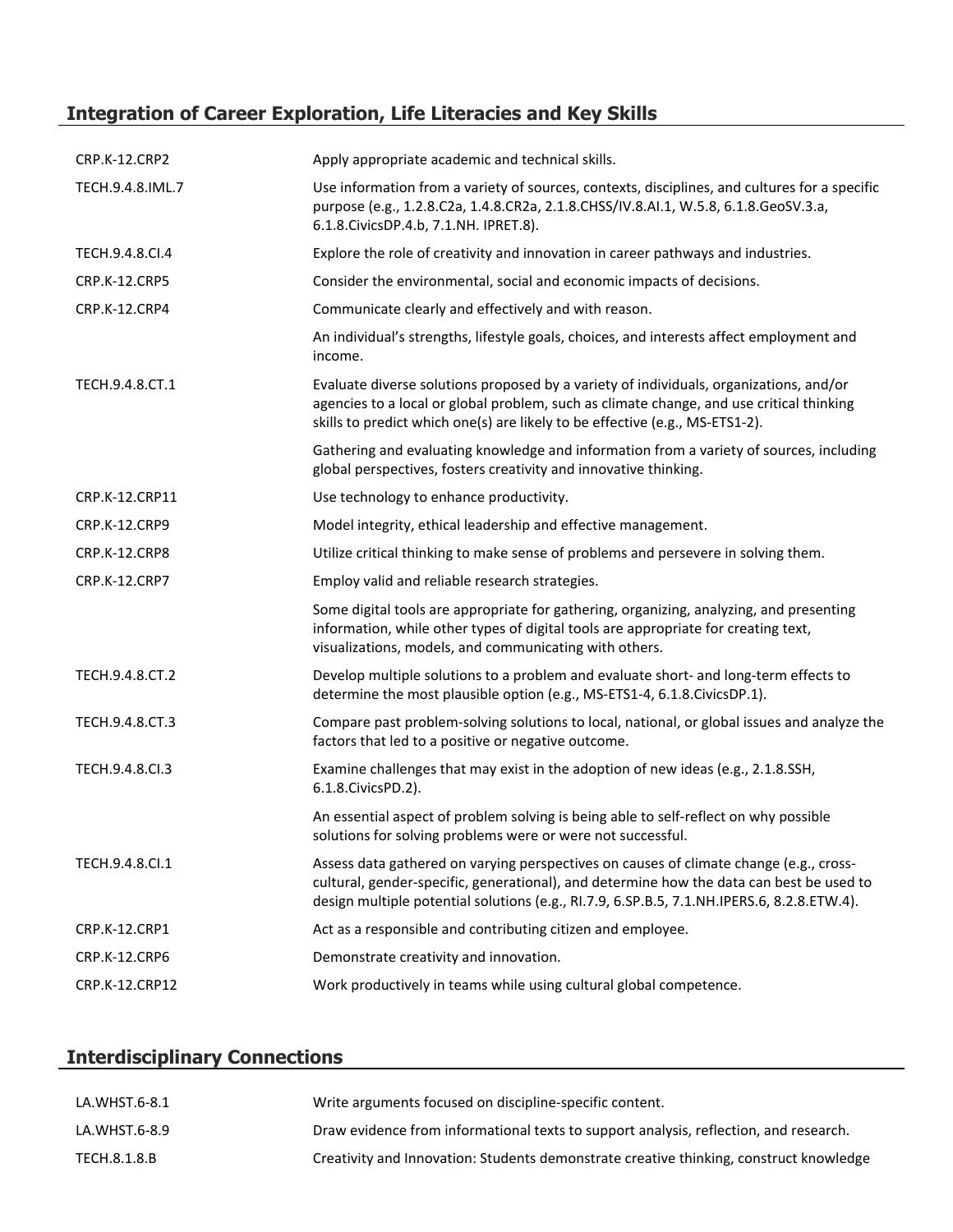|                     | and develop innovative products and process using technology.                                                                                                                                                                                                                                                                            |
|---------------------|------------------------------------------------------------------------------------------------------------------------------------------------------------------------------------------------------------------------------------------------------------------------------------------------------------------------------------------|
| TECH.8.1.8.D        | Digital Citizenship: Students understand human, cultural, and societal issues related to<br>technology and practice legal and ethical behavior.                                                                                                                                                                                          |
| <b>TECH.8.1.8.F</b> | Critical thinking, problem solving, and decision making: Students use critical thinking skills<br>to plan and conduct research, manage projects, solve problems, and make informed<br>decisions using appropriate digital tools and resources.                                                                                           |
| <b>TECH.8.2.8</b>   | Technology Education, Engineering, Design, and Computational Thinking - Programming:<br>All students will develop an understanding of the nature and impact of technology,<br>engineering, technological design, computational thinking and the designed world as they<br>relate to the individual, global society, and the environment. |
| LA.WHST.6-8.2       | Write informative/explanatory texts, including the narration of historical events, scientific<br>procedures/experiments, or technical processes.                                                                                                                                                                                         |
| LA.WHST.6-8.4       | Produce clear and coherent writing in which the development, organization, voice, and<br>style are appropriate to task, purpose, and audience.                                                                                                                                                                                           |
| LA.WHST.6-8.5       | With some guidance and support from peers and adults, develop and strengthen writing<br>as needed by planning, revising, editing, rewriting, or trying a new approach, focusing on<br>how well purpose and audience have been addressed.                                                                                                 |
| LA.WHST.6-8.6       | Use technology, including the Internet, to produce and publish writing and present the<br>relationships between information and ideas clearly and efficiently.                                                                                                                                                                           |

# **Differentiation**

| <b>Struggling Students ELL</b> |                                                  | <b>Accelerated Students</b>                         |
|--------------------------------|--------------------------------------------------|-----------------------------------------------------|
|                                |                                                  | 1. Have students investigate                        |
|                                |                                                  | the difference between the                          |
| 1. Explain to                  |                                                  | words primary, secondary<br>, and <i>tertiary</i> . |
| students how                   |                                                  | 2. After watching the video                         |
| energy flows                   |                                                  | segment "Converting"                                |
| between                        | 1. Provide the students with an outline of the   | Food to Energy," remind                             |
| organisms                      | trophic levels in a basic ecosystem. Have        | students that the source of                         |
| within an                      | students label or add the parts of the ecosystem | energy for nearly all                               |
| ecosystem.                     | shown in the glossary. Have them add names       | organisms, with the                                 |
| 2. Ask students                | in both English and their mother language.       | exception of plants, is                             |
| to explain the                 | Students may add more detail as the lesson       | food.                                               |
| role and                       | progresses.                                      | 3. Using their current                              |
| importance of                  |                                                  | knowledge of ecosystems                             |
| plants in an                   |                                                  | and energy, have students                           |
| ecosystem.                     |                                                  | discuss with a partner the                          |

impact of removing a species from an ecosystem.

#### **Additional Lesson Resources**

#### Additional notes:

[Differentiation in science](http://www.brighthubeducation.com/teaching-gifted-students/65181-differentiation-techniques-and-activities-in-the-classroom-for-gifted-students/) can be accomplished in several ways. Once you have given a pre-test to students, you know what information has already been mastered and what they still need to work on. Next, you design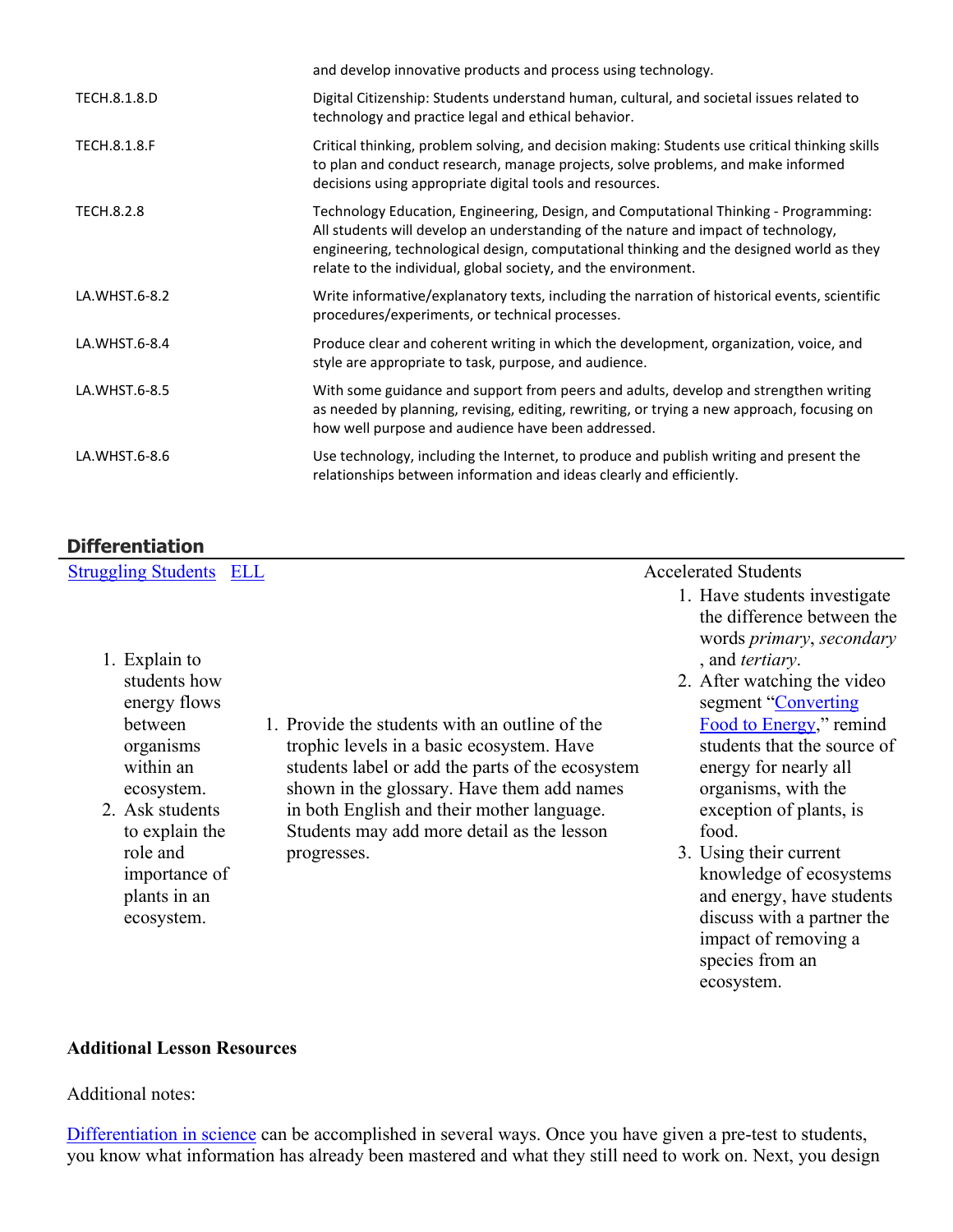activities, discussions, lectures, and so on to teach information to students. The best way is to have two or three groups of students divided by ability level.

While you are instructing one group, the other groups are working on activities to further their knowledge of the concepts. For example, while you are helping one group learn the planet names in order, another group is researching climate, size, and distance from the moon of each planet. Then the groups switch, and you instruct the second group on another objective from the space unit. The first group practices writing the order of the planets and drawing a diagram of them.

Here are some ideas for the classroom when you are using differentiation in science:

- Create a tic-tac-toe board that lists different activities at different ability levels. When students aren't involved in direct instruction with you, they can work on activities from their tic-tac-toe board. These boards have nine squares, like a tic-tac-toe board; and each square lists an activity that corresponds with the science unit. For example, one solar system activity for advanced science students might be to create a power point presentation about eclipses. For beginning students, an activity might be to make a poster for one of the planets and include important data such as size, order from the sun, whether it has moons, and so on.
- Find websites on the current science unit that students can explore on their own.
- Allow students to work in small groups to create a project throughout the entire unit. For example, one group might create a solar system model to scale. Another group might write a play about the solar system. This is an activity these groups can work on while they are not working directly with you.

Differentiation in science gets students excited to learn because it challenges them to expand their knowledge and skills, instead of teaching the whole group concepts they have already mastered.

# **Modifications & Accommodations**

Refer to QSAC EXCEL SMALL SPED ACCOMMOCATIONS spreadsheet in this discipline.

## **Modifications and Accommodations used in this unit:**

IEP and 504 Accommodations will be utilized.

In addition to differentiated instruction, IEP's and 504 accommocations will be utilized.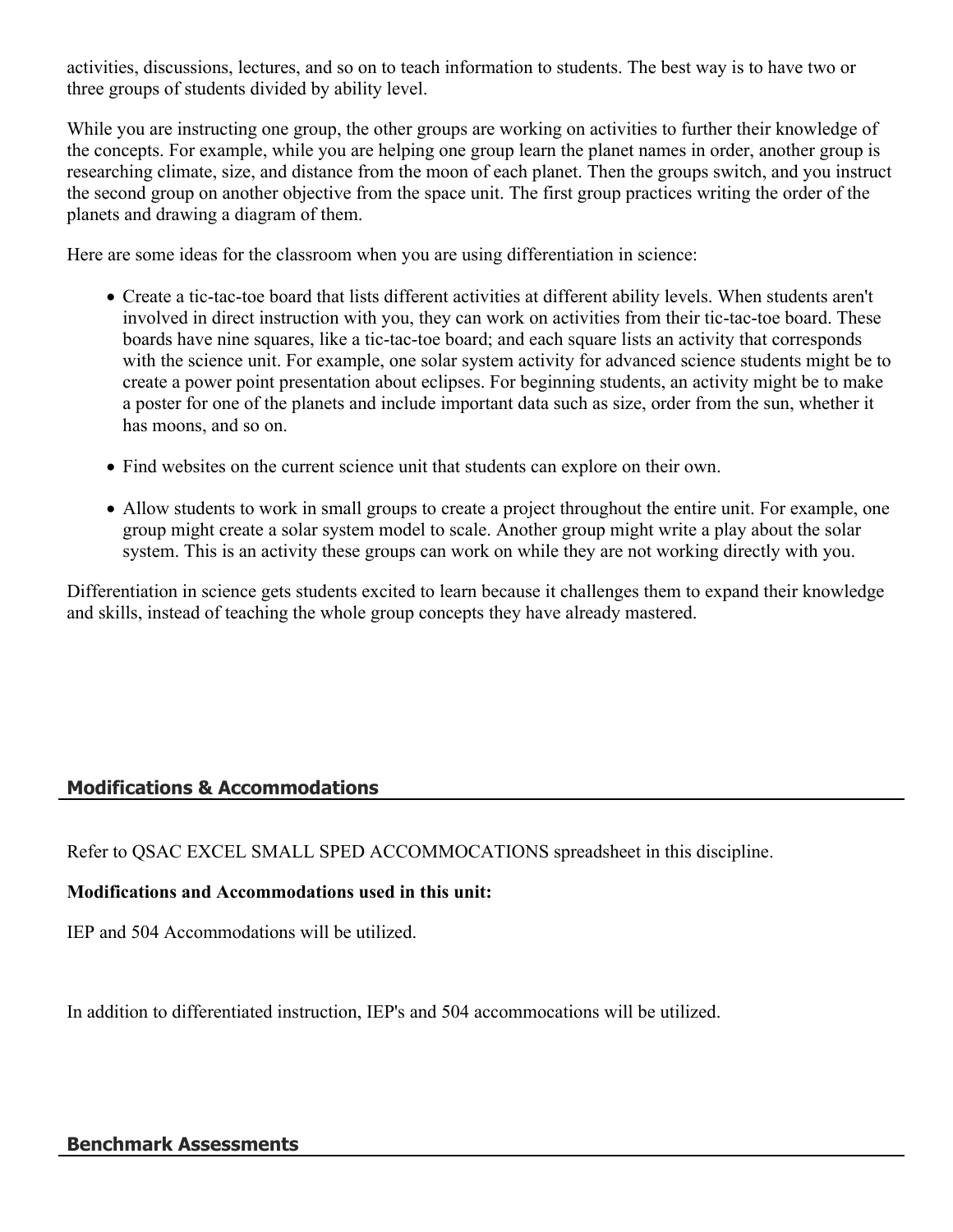**Benchmark Assessments** are given periodically (e.g., at the end of every quarter or as frequently as once per month) throughout a school year to establish baseline achievement data and measure progress toward a standard or set of academic standards and goals.

#### **Schoolwide Benchmark assessments:**

Aimsweb benchmarks 3X a year

Linkit Benchmarks 3X a year

#### **Additional Benchmarks used in this unit:**

The students will complete two summative benchmark tests administered by the teacher via Google Forms and Google Classroom. There is one benchmark test administered in the middle of the year around January, and a second one administered in May.

## **Formative Assessments**

Assessment allows both instructor and student to monitor progress towards achieving learning objectives, and can be approached in a variety of ways. **Formative assessment** refers to tools that identify misconceptions, struggles, and learning gaps along the way and assess how to close those gaps. It includes effective tools for helping to shape learning, and can even bolster students' abilities to take ownership of their learning when they understand that the goal is to improve learning, not apply final marks (Trumbull and Lash, 2013). It can include students assessing themselves, peers, or even the instructor, through writing, quizzes, conversation, and more. In short, formative assessment occurs throughout a class or course, and seeks to improve student achievement of learning objectives through approaches that can support specific student needs (Theal and Franklin, 2010, p. 151).

#### **Formative Assessments used in this unit:**

See assessments located in the unit link above

## **Summative Assessments**

**Summative assessments** evaluate student learning, knowledge, proficiency, or success at the conclusion of an instructional period, like a unit, course, or program. Summative assessments are almost always formally graded and often heavily weighted (though they do not need to be). Summative assessment can be used to great effect in conjunction and alignment with formative assessment, and instructors can consider a variety of ways to combine these approaches.